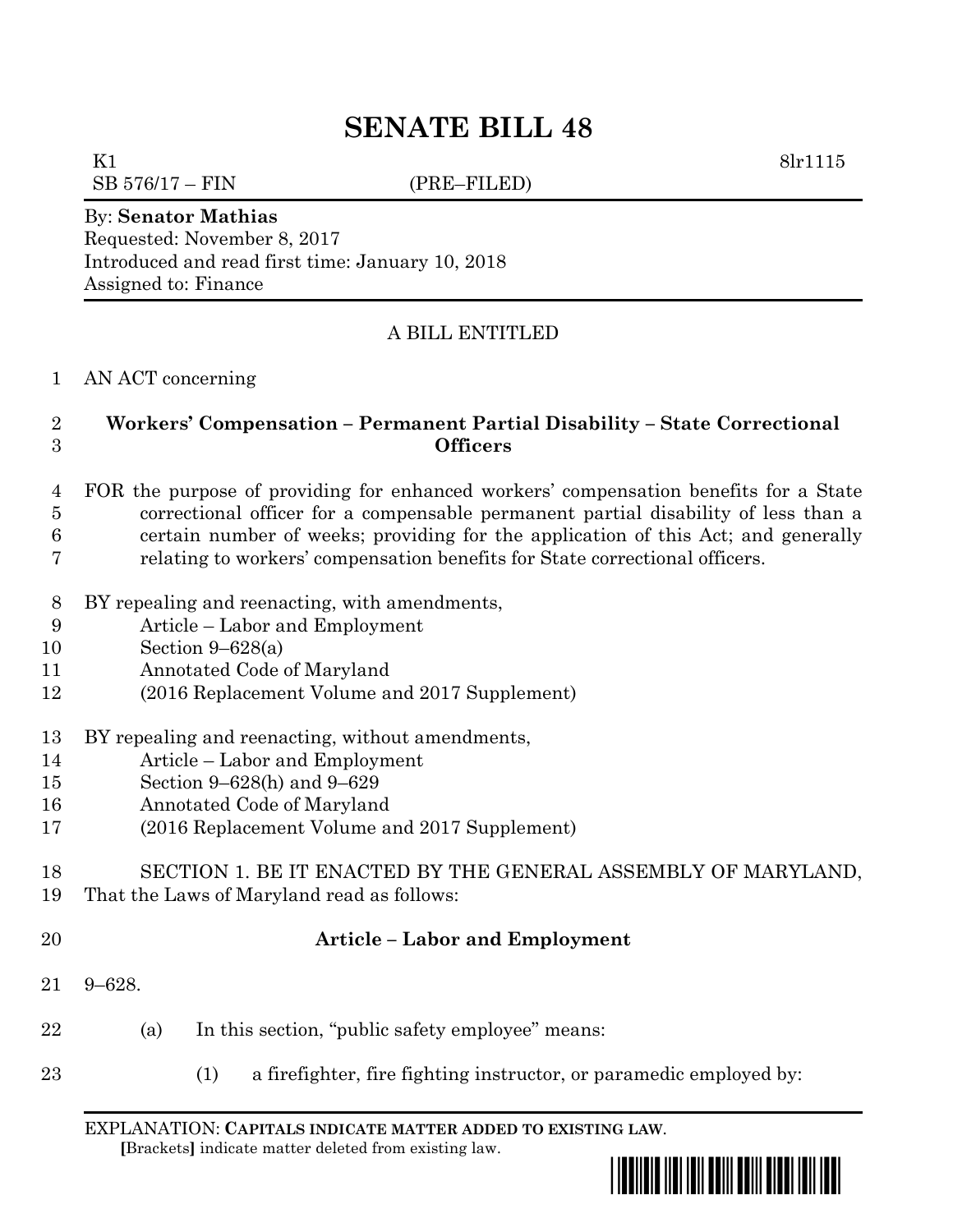# **SENATE BILL 48**

| $\mathbf 1$    |                                                                                                                                                                                                                      | (i)   | a municipal corporation;                                         |
|----------------|----------------------------------------------------------------------------------------------------------------------------------------------------------------------------------------------------------------------|-------|------------------------------------------------------------------|
| $\overline{2}$ |                                                                                                                                                                                                                      | (ii)  | a county;                                                        |
| 3              |                                                                                                                                                                                                                      | (iii) | the State;                                                       |
| $\overline{4}$ |                                                                                                                                                                                                                      | (iv)  | the State Airport Authority; or                                  |
| $\overline{5}$ |                                                                                                                                                                                                                      | (v)   | a fire control district;                                         |
| 6<br>7<br>8    | (2)<br>a volunteer firefighter or volunteer ambulance, rescue, or advanced life<br>support worker who is a covered employee under $\S 9-234$ of this title and who provides<br>volunteer fire or rescue services to: |       |                                                                  |
| 9              |                                                                                                                                                                                                                      | (i)   | a municipal corporation;                                         |
| 10             |                                                                                                                                                                                                                      | (ii)  | a county;                                                        |
| 11             |                                                                                                                                                                                                                      | (iii) | the State;                                                       |
| 12             |                                                                                                                                                                                                                      | (iv)  | the State Airport Authority; or                                  |
| 13             |                                                                                                                                                                                                                      | (v)   | a fire control district;                                         |
| 14             | (3)                                                                                                                                                                                                                  |       | a police officer employed by:                                    |
| 15             |                                                                                                                                                                                                                      | (i)   | a municipal corporation;                                         |
| 16             |                                                                                                                                                                                                                      | (ii)  | a county;                                                        |
| 17             |                                                                                                                                                                                                                      | (iii) | the State;                                                       |
| 18             |                                                                                                                                                                                                                      | (iv)  | the State Airport Authority;                                     |
| 19<br>20       | or                                                                                                                                                                                                                   | (v)   | the Maryland-National Capital Park and Planning Commission;      |
| 21             |                                                                                                                                                                                                                      | (vi)  | the Washington Metropolitan Area Transit Authority;              |
| 22             | (4)                                                                                                                                                                                                                  |       | a Prince George's County deputy sheriff or correctional officer; |
| 23             | (5)                                                                                                                                                                                                                  |       | a Montgomery County deputy sheriff or correctional officer;      |
| 24             | (6)                                                                                                                                                                                                                  |       | an Allegany County deputy sheriff;                               |
| 25             | (7)                                                                                                                                                                                                                  |       | a Howard County deputy sheriff;                                  |